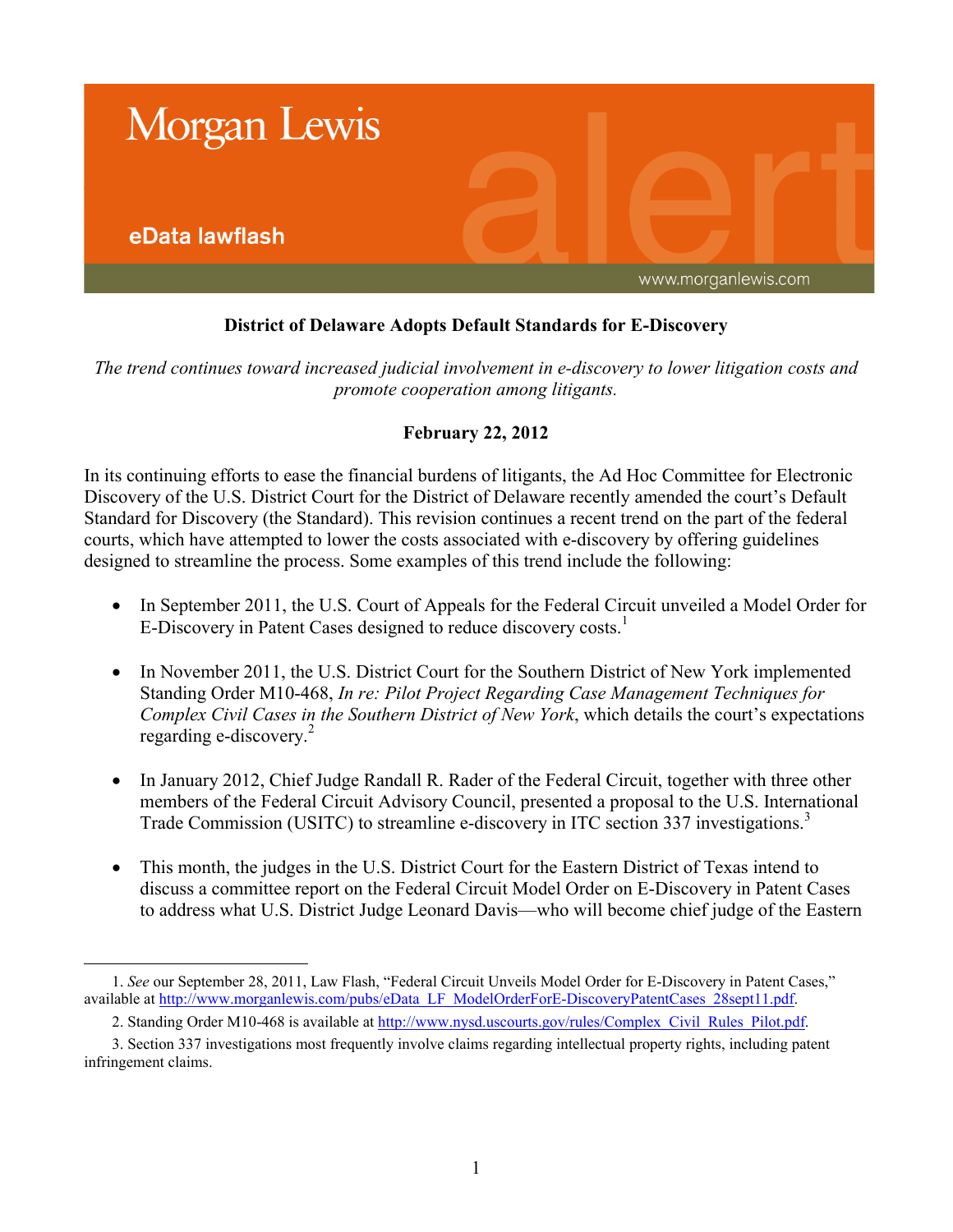District next year—calls "a very legitimate concern, primarily around the cost of email production."<sup>4</sup>

 The U.S. Court of Appeals for the Seventh Circuit will complete Phase Two of its E-Discovery Pilot Project in May 2012. There are 18 district court judges, 23 magistrate judges, and three bankruptcy judges from federal courts in Illinois, Wisconsin, and Indiana participating in Phase Two, which includes a model "Standing Order Relating to the Discovery of Electronically Stored Information," also designed to develop best practices and reduce discovery costs.<sup>5</sup>

The Standard recently implemented by the District of Delaware provides parameters for the discovery of traditional paper records and electronically stored information (ESI), which are applicable until further court order or until the parties reach an alternative agreement. It contains provisions related to general ediscovery issues such as preservation duties, discovery conferences, privilege log protocols, and disclosure requirements, while also addressing patent-specific requirements, search methodologies, production formats, and metadata. The Standard also highlights the importance of cooperation, proportionality, and categories of information that litigants should discuss at the 26(f) conference.

Some of the more significant provisions of the Standard include the following:

- Specific categories of lesser known ESI "need not be preserved" absent good cause. These include forms such as "[d]eleted, slack, fragmented, or other data only accessible by forensics," temporary Internet files, instant messages, voice messages, certain mobile device data, and network logs.<sup>6</sup>
- Preservation compliance steps "are protected from disclosure and discovery under Fed. R. Civ. P.  $26(b)(3)(A)$  and  $(B)$ ."
- A clawback provision for inadvertently produced privileged and/or work product information.
- The requirement that all parties provide a list, in order of relevancy, of the 10 custodians that they believe will contain the most discoverable information.
- Discovery timelines specific to patent litigation that provide for deadlines to produce or disclose core technical documents, claim charts, invalidity contentions, and invalidating references. After which, absent good cause, any further discovery is limited to six years prior to the complaint, unless related to prior art or "the conception and reduction to practice" of the invention at issue.
- The number of additional search terms the requesting party may ask be added to the search terms being used by the producing party is limited to 10. These additional terms must have a narrow focus and not simply contain product and company names.

 $\overline{a}$ 4. *See* "Efficient E-Discovery: How Will Model Order Impact Eastern District Practice?" available at [http://www.legaltechtoday.com/2011/11/28/efficient-e-discovery-how-will-model-order-impact-eastern-district-practice](http://www.legaltechtoday.com/2011/11/28/efficient-e-discovery-how-will-model-order-impact-eastern-district-practice-texas-lawyer/)[texas-lawyer/.](http://www.legaltechtoday.com/2011/11/28/efficient-e-discovery-how-will-model-order-impact-eastern-district-practice-texas-lawyer/)

<sup>5.</sup> Information on the Seventh Circuit's Pilot Project is available at [www.discoverypilot.com.](http://www.discoverypilot.com)

<sup>6.</sup> A complete list of the ESI categories can be found in Schedule A of the Default Standard for Discovery.